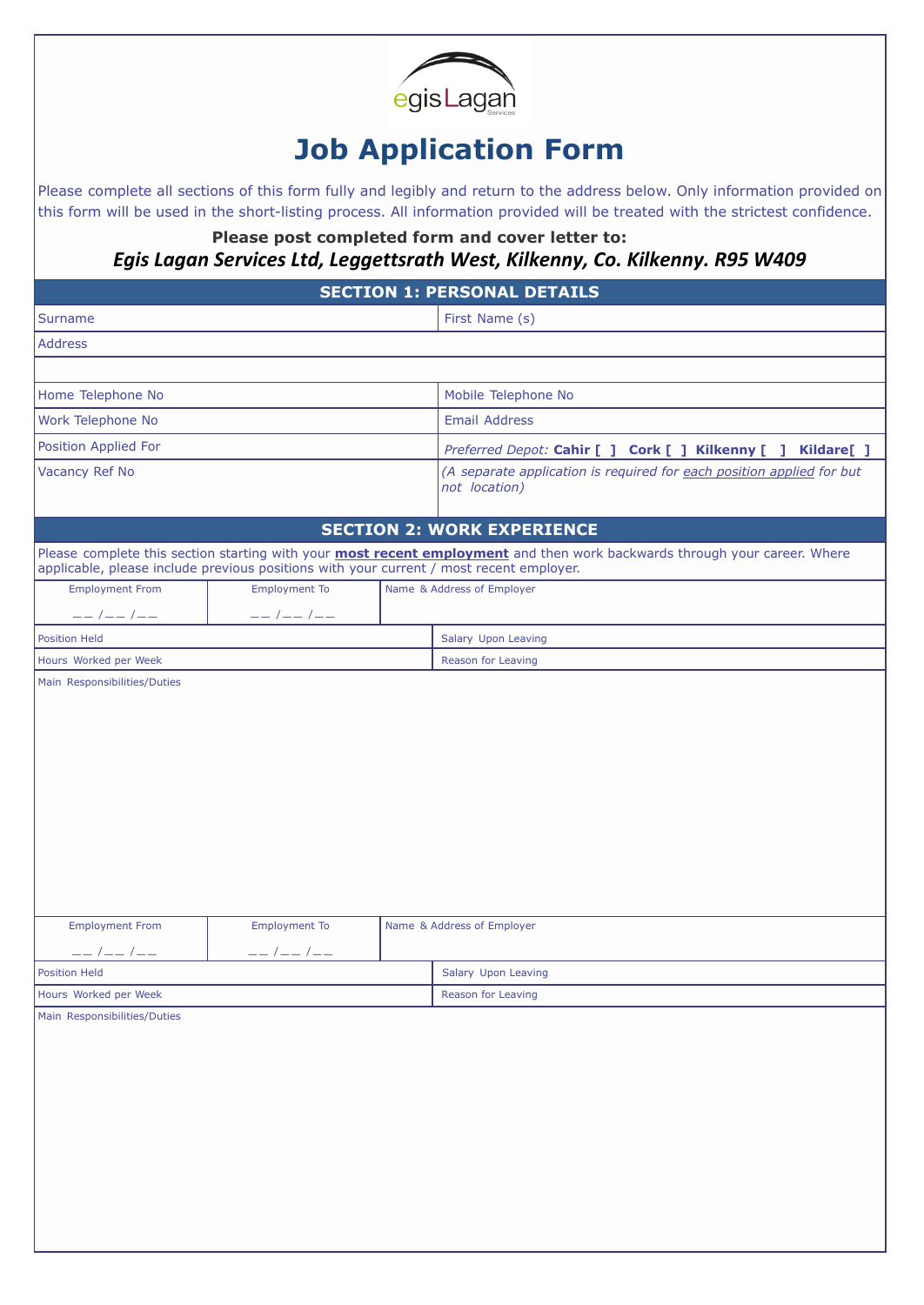| Section 2: PREVIOUS WORK EXPERIENCE - Continued        |                                                        |  |                            |  |
|--------------------------------------------------------|--------------------------------------------------------|--|----------------------------|--|
| <b>Employment From</b>                                 | <b>Employment To</b>                                   |  | Name & Address of Employer |  |
| $\begin{tabular}{c} - - & / - - & / - - \end{tabular}$ | $\begin{tabular}{c} - - & / - - & / - - \end{tabular}$ |  |                            |  |
| <b>Position Held</b>                                   |                                                        |  | Salary Upon Leaving        |  |
| Hours Worked per Week                                  |                                                        |  | Reason for Leaving         |  |
| Main Responsibilities/Duties                           |                                                        |  |                            |  |
|                                                        |                                                        |  |                            |  |
|                                                        |                                                        |  |                            |  |
|                                                        |                                                        |  |                            |  |
|                                                        |                                                        |  |                            |  |
|                                                        |                                                        |  |                            |  |
|                                                        |                                                        |  |                            |  |
|                                                        |                                                        |  |                            |  |
|                                                        |                                                        |  |                            |  |
| <b>Employment From</b>                                 | <b>Employment To</b>                                   |  | Name & Address of Employer |  |
| $---$ / $---$ / $---$                                  | $\begin{tabular}{c} - - & / - - & / - - \end{tabular}$ |  |                            |  |
| <b>Position Held</b>                                   |                                                        |  | Salary Upon Leaving        |  |
| Hours Worked per Week                                  |                                                        |  | Reason for Leaving         |  |
| Main Responsibilities/Duties                           |                                                        |  |                            |  |
|                                                        |                                                        |  |                            |  |
|                                                        |                                                        |  |                            |  |
|                                                        |                                                        |  |                            |  |
|                                                        |                                                        |  |                            |  |
|                                                        |                                                        |  |                            |  |
|                                                        |                                                        |  |                            |  |
|                                                        |                                                        |  |                            |  |
|                                                        |                                                        |  |                            |  |
|                                                        |                                                        |  |                            |  |
| <b>Employment From</b>                                 | <b>Employment To</b>                                   |  | Name & Address of Employer |  |
| $\begin{tabular}{c} - - & / - - & / - - \end{tabular}$ | $--1--1--$                                             |  |                            |  |
| Position Held                                          |                                                        |  | Salary Upon Leaving        |  |
| Hours Worked per Week                                  |                                                        |  | Reason for Leaving         |  |
| Main Responsibilities/Duties                           |                                                        |  |                            |  |
|                                                        |                                                        |  |                            |  |
|                                                        |                                                        |  |                            |  |
|                                                        |                                                        |  |                            |  |
|                                                        |                                                        |  |                            |  |
|                                                        |                                                        |  |                            |  |
|                                                        |                                                        |  |                            |  |
|                                                        |                                                        |  |                            |  |
|                                                        |                                                        |  |                            |  |
| <b>Employment From</b>                                 | <b>Employment To</b>                                   |  | Name & Address of Employer |  |
| $--- / --- / ---$                                      | $\begin{tabular}{c} - - & / - - & / - - \end{tabular}$ |  |                            |  |
| <b>Position Held</b>                                   |                                                        |  | Salary Upon Leaving        |  |
| Hours Worked per Week                                  |                                                        |  | Reason for Leaving         |  |
| Main Responsibilities/Duties                           |                                                        |  |                            |  |
|                                                        |                                                        |  |                            |  |
|                                                        |                                                        |  |                            |  |
|                                                        |                                                        |  |                            |  |
|                                                        |                                                        |  |                            |  |
|                                                        |                                                        |  |                            |  |
|                                                        |                                                        |  |                            |  |
|                                                        |                                                        |  |                            |  |
|                                                        |                                                        |  |                            |  |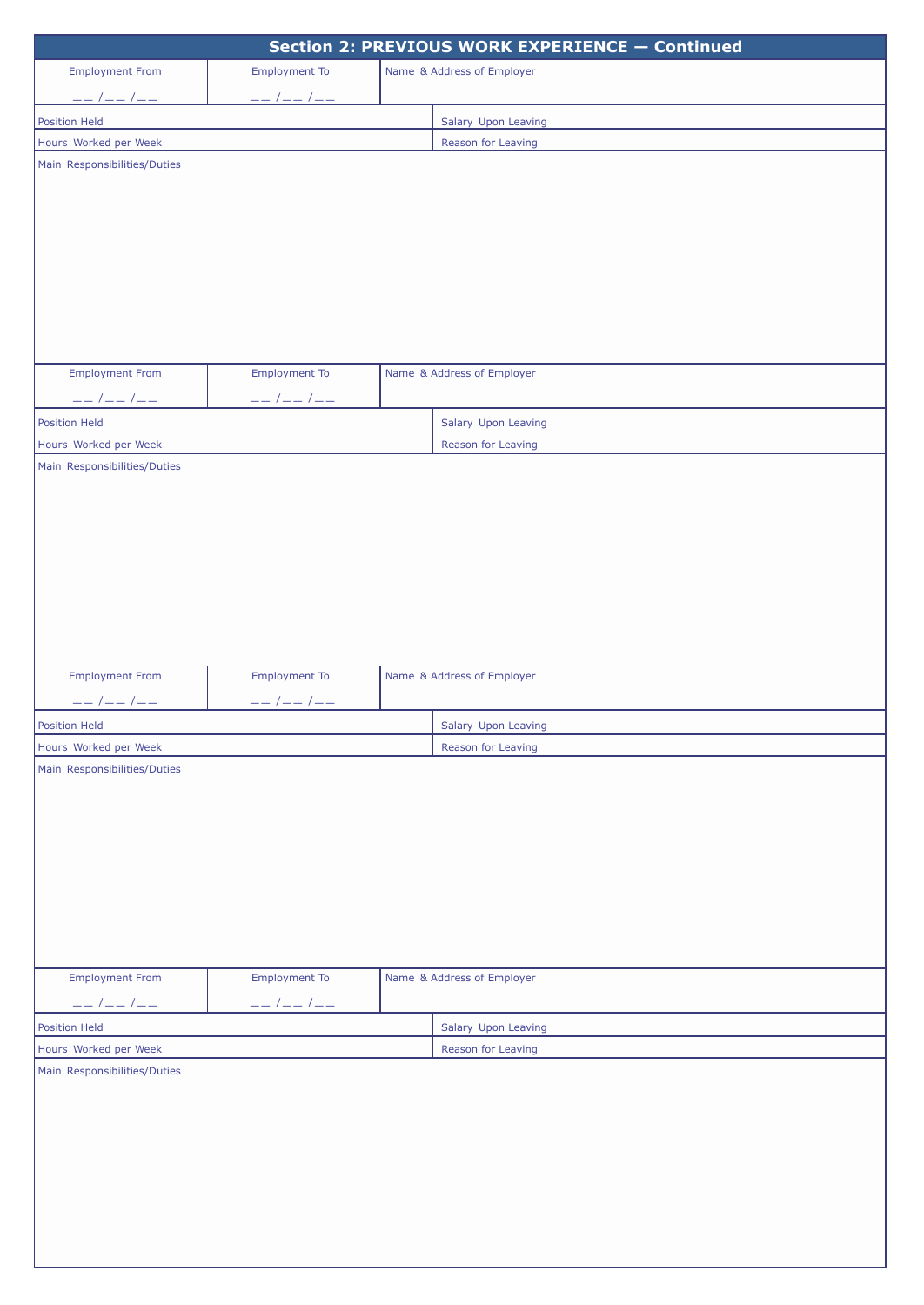| SECTION 3: EDUCATION (to be completed from present to past) |                                                        |                                                                                                                                        |                         |                                           |  |  |
|-------------------------------------------------------------|--------------------------------------------------------|----------------------------------------------------------------------------------------------------------------------------------------|-------------------------|-------------------------------------------|--|--|
| <b>Date From</b>                                            | Date To                                                | <b>School/College/Institute Attended</b>                                                                                               | <b>Course Pursued</b>   | <b>Qualification &amp; Grade Obtained</b> |  |  |
|                                                             |                                                        |                                                                                                                                        |                         |                                           |  |  |
|                                                             |                                                        |                                                                                                                                        |                         |                                           |  |  |
|                                                             |                                                        |                                                                                                                                        |                         |                                           |  |  |
|                                                             |                                                        |                                                                                                                                        |                         |                                           |  |  |
|                                                             |                                                        |                                                                                                                                        |                         |                                           |  |  |
|                                                             |                                                        |                                                                                                                                        |                         |                                           |  |  |
|                                                             |                                                        |                                                                                                                                        |                         |                                           |  |  |
|                                                             |                                                        |                                                                                                                                        |                         |                                           |  |  |
|                                                             |                                                        |                                                                                                                                        |                         |                                           |  |  |
|                                                             |                                                        |                                                                                                                                        |                         |                                           |  |  |
|                                                             |                                                        | SECTION 4: QUALIFICATIONS / CERTIFICATION /TRAINING                                                                                    |                         |                                           |  |  |
|                                                             |                                                        |                                                                                                                                        |                         |                                           |  |  |
|                                                             |                                                        | Please give details of any training completed and/or certification / qualifications achieved that you think supports your application. |                         |                                           |  |  |
| <b>Date From</b>                                            | Date To                                                | Title of Training Programme / Certification / Qualification                                                                            |                         | <b>Training Provider / Awarding Body</b>  |  |  |
|                                                             |                                                        |                                                                                                                                        |                         |                                           |  |  |
|                                                             |                                                        |                                                                                                                                        |                         |                                           |  |  |
|                                                             |                                                        |                                                                                                                                        |                         |                                           |  |  |
|                                                             |                                                        |                                                                                                                                        |                         |                                           |  |  |
|                                                             |                                                        |                                                                                                                                        |                         |                                           |  |  |
|                                                             |                                                        |                                                                                                                                        |                         |                                           |  |  |
|                                                             |                                                        |                                                                                                                                        |                         |                                           |  |  |
|                                                             |                                                        |                                                                                                                                        |                         |                                           |  |  |
|                                                             |                                                        |                                                                                                                                        |                         |                                           |  |  |
|                                                             |                                                        |                                                                                                                                        |                         |                                           |  |  |
|                                                             |                                                        | <b>SECTION 5: HEALTH AND SAFETY TRAINING COURSES ACHIEVED</b>                                                                          |                         |                                           |  |  |
|                                                             |                                                        | Please give details of any valid Health & Safety Training you may have at this time. It is important to write in Expiry dates          |                         |                                           |  |  |
| <b>Course Name</b>                                          |                                                        | Type of course completed (if any)                                                                                                      | <b>Name of Provider</b> | <b>Expiry date</b>                        |  |  |
| <b>Traffic Management</b>                                   |                                                        |                                                                                                                                        |                         |                                           |  |  |
| <b>Winter Maintenance</b>                                   |                                                        |                                                                                                                                        |                         |                                           |  |  |
| Landscaping                                                 |                                                        |                                                                                                                                        |                         |                                           |  |  |
| <b>Manual Handling</b>                                      |                                                        |                                                                                                                                        |                         |                                           |  |  |
|                                                             | 1 <sup>st</sup> Aid / Occupational 1 <sup>st</sup> Aid |                                                                                                                                        |                         |                                           |  |  |
| <b>CSCS</b>                                                 |                                                        | (1)                                                                                                                                    |                         |                                           |  |  |
|                                                             |                                                        | (2)                                                                                                                                    |                         |                                           |  |  |
|                                                             |                                                        | (3)                                                                                                                                    |                         |                                           |  |  |
|                                                             |                                                        | (4)                                                                                                                                    |                         |                                           |  |  |
|                                                             |                                                        | (5)                                                                                                                                    |                         |                                           |  |  |
|                                                             |                                                        | (6)                                                                                                                                    |                         |                                           |  |  |
|                                                             | <b>Other Job Specific H&amp;S Training</b>             |                                                                                                                                        |                         |                                           |  |  |
|                                                             |                                                        |                                                                                                                                        |                         |                                           |  |  |
|                                                             |                                                        |                                                                                                                                        |                         |                                           |  |  |
|                                                             |                                                        |                                                                                                                                        |                         |                                           |  |  |
|                                                             |                                                        |                                                                                                                                        |                         |                                           |  |  |
|                                                             |                                                        |                                                                                                                                        |                         |                                           |  |  |
|                                                             |                                                        |                                                                                                                                        |                         |                                           |  |  |
|                                                             |                                                        |                                                                                                                                        |                         |                                           |  |  |
|                                                             |                                                        |                                                                                                                                        |                         |                                           |  |  |
|                                                             |                                                        |                                                                                                                                        |                         |                                           |  |  |